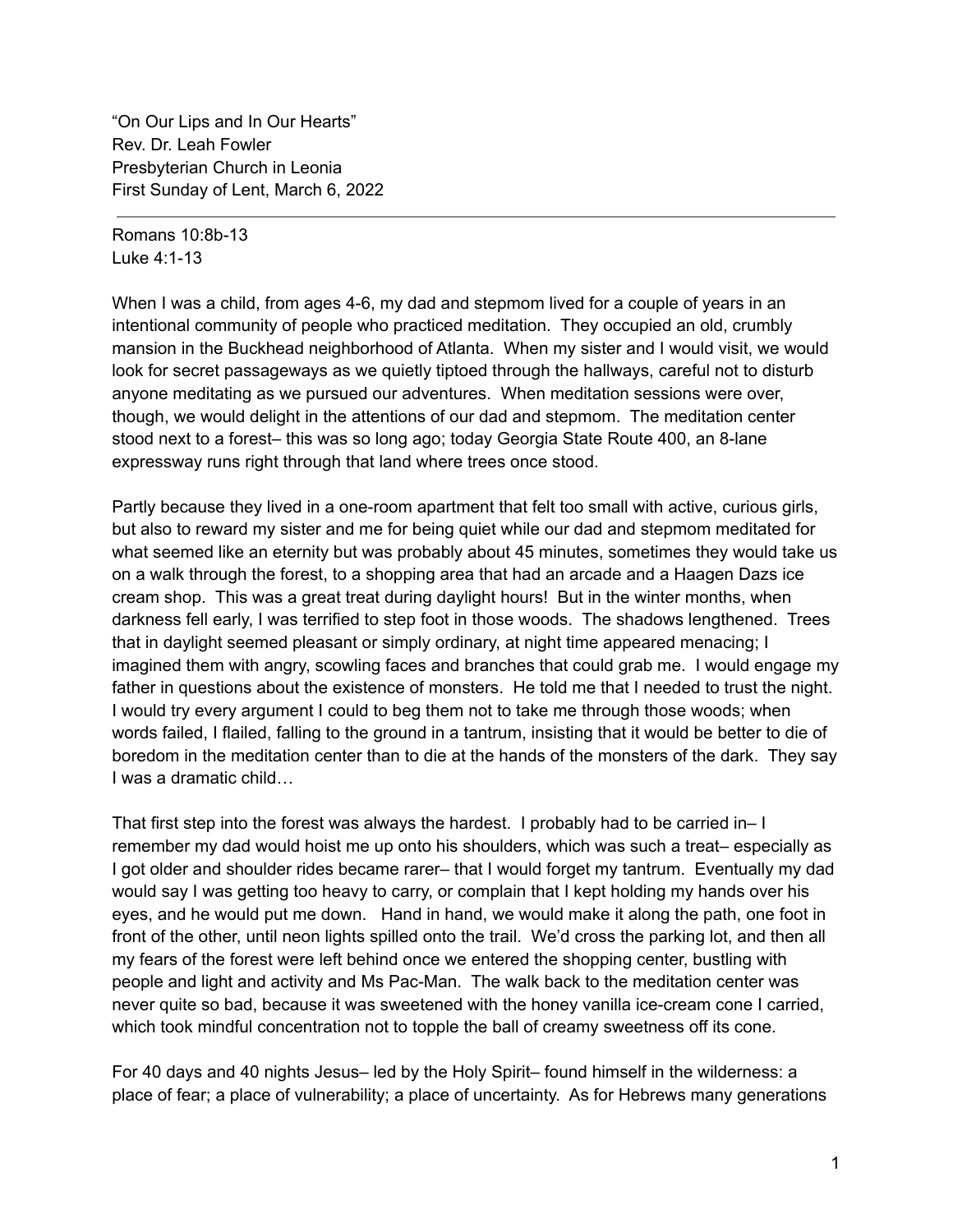back, who had to spend 40 years in the wilderness before they could enter a land of their freedom and shape it into something that provided their milk and honey, the wilderness was a place that would shape Jesus and prepare him for who he was becoming and what would be asked of him.

The gospels report that Jesus was tempted by the devil. Who is this devil whom Jesus meets? The Greek calls him the "*diabolou*" which means "adversary." I have always been cautious speaking of The Devil as an outside force– first of all, in a monotheistic religion we need to be careful about making a god out of the devil; we need not give the devil more power than the devil deserves. I also have seen people rely upon the devil as an excuse for their own misbehavior: "The devil made me do it" as a way of relieving themselves of any kind of responsibility or accountability. And finally, too often people have been miscast as being possessed by the devil when really the only thing that possessed them was a difference about them that others feared or didn't understand. For generations in this country and others, too, women and girls, and fewer men and boys, burned at the stake over these kinds of fears.

The devil very much could have been a voice within Jesus himself. The fact that the devil in this passage quotes from the scriptures makes this possibility compelling to me. How could these words be so familiar on his lips if they weren't also in his heart? And, haven't we all allowed ourselves to become our own worst enemy in moments of deep personal struggle?

Still, as much as we can harness our self-doubt, our anxieties, and our fears into something that looks or sounds like the devil, there are also very real, outside evils that wheedle into our societies and psyches and seek to put a stop to the blossoming of goodness. Sometimes, we can put a name or a face to it, and sometimes they can't even be explained.

Here is one thing I do know: even God's beloved sometimes ends up in the wilderness. Just before this wilderness scene happens in the gospel, Luke tells of Jesus' baptism in the Jordan by John the Baptist. As Jesus emerged from the waters, the heavens parted and a voice came down from heaven, saying, "You are my Son, the Beloved, with you I am well pleased."

The Devil's message to the very hungry Jesus, who had been on a 40-day fast, was that if God is so pleased with you, and you are so beloved to God, then surely you are entitled to some bread. There are some stones over there; why not help yourself?

Instead, Jesus chose to know the contours of his hunger. He realized he was more than what he lacked. Because he knew what it meant to be hungry, he was able to say later in his sermons, "Blessed are you who hunger now, for you will be filled." If he had not first experienced raw, desperate hunger, those words would have been empty.

Christian blogger Debie Thomas wrote that Jesus "has to trust that he can be beloved and famished, valued and vulnerable at the same time. He has to learn that God's care resides within his flesh-and-blood humanity — within a fragile vessel that can crack and shatter. To be